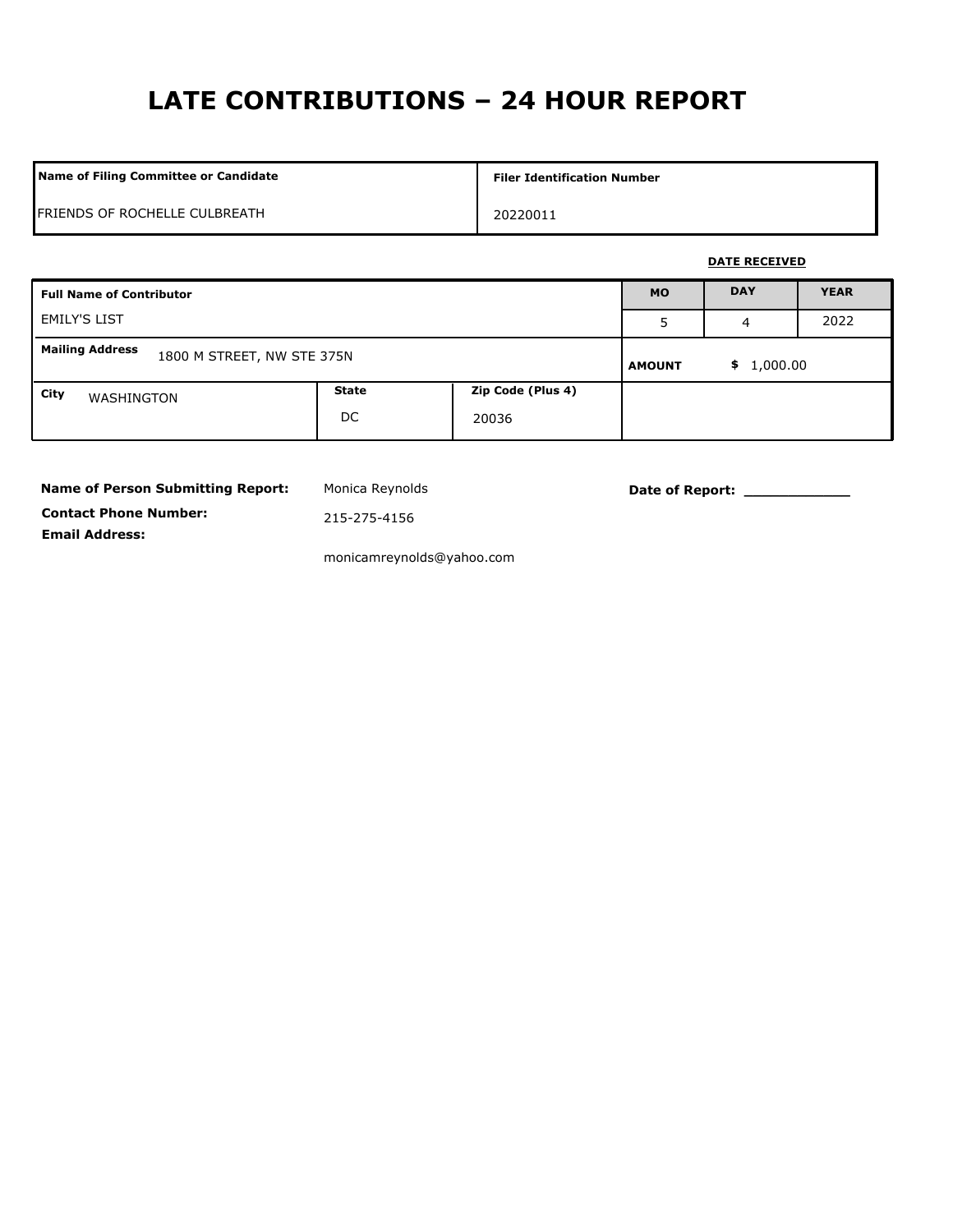# **LATE CONTRIBUTIONS – 24 HOUR REPORT**

| Name of Filing Committee or Candidate | <b>Filer Identification Number</b> |
|---------------------------------------|------------------------------------|
| FRIENDS OF ROCHELLE CULBREATH         | 20220011                           |

### **DATE RECEIVED**

| <b>Full Name of Contributor</b>            |                    | <b>MO</b>                  | <b>DAY</b>   | <b>YEAR</b> |  |
|--------------------------------------------|--------------------|----------------------------|--------------|-------------|--|
| Melissa McLaughlin                         |                    | 5                          | 10           | 2022        |  |
| <b>Mailing Address</b><br>1548 Morstein Rd |                    | <b>AMOUNT</b>              | 500.00<br>\$ |             |  |
| City<br>Malvern                            | <b>State</b><br>PA | Zip Code (Plus 4)<br>19355 |              |             |  |

| <b>Name of Person Submitting Report:</b> |
|------------------------------------------|
| <b>Contact Phone Number:</b>             |
| <b>Email Address:</b>                    |

Monica Reynolds **Date of Report:** 2001

215-275-4156

monicamreynolds@yahoo.com